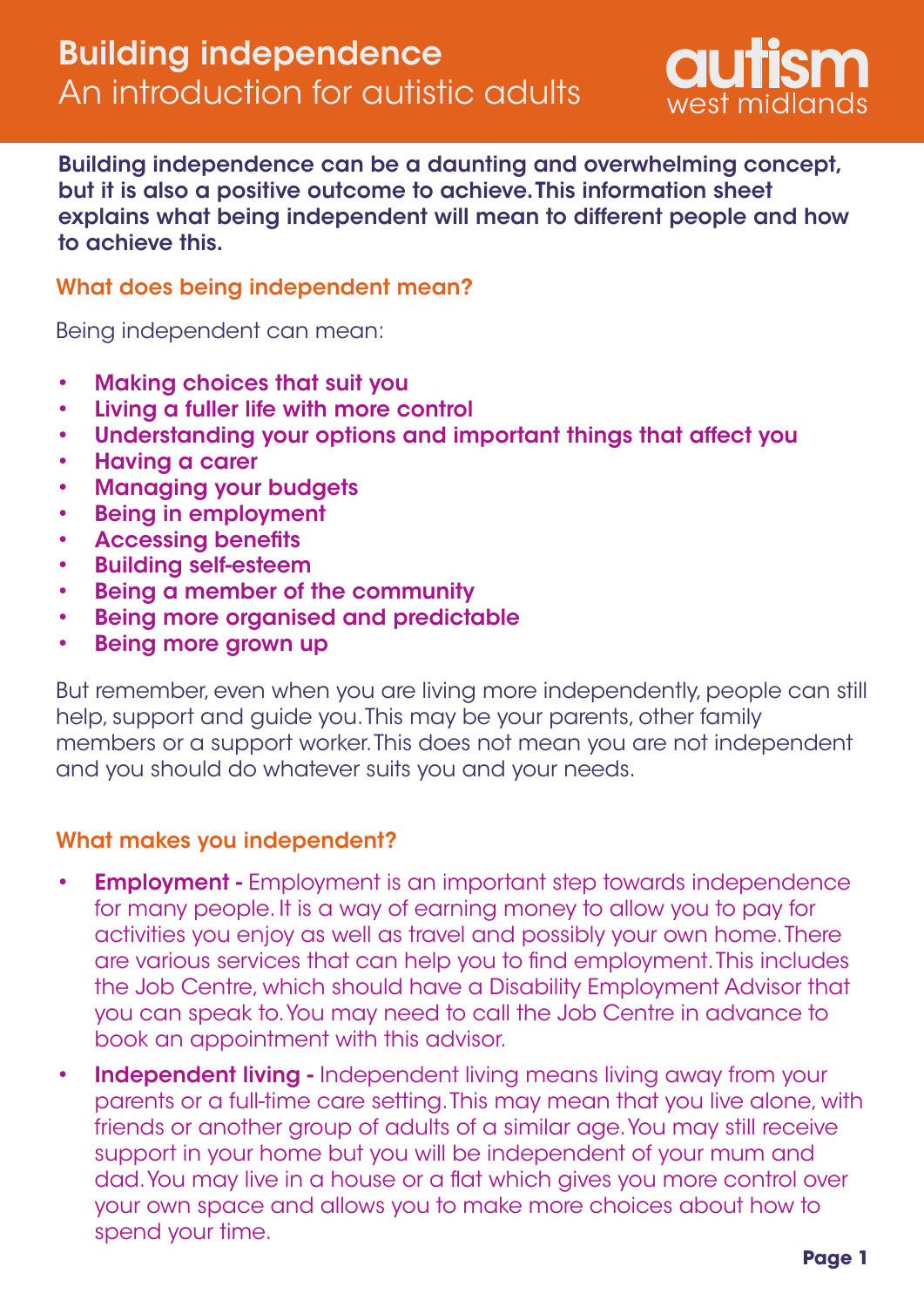

- **Getting out and about -** Getting out and about is very important to feeling in control of your life. It can make a big difference to your confidence to be able to go out into the community on your own, as well as opening up lots of interesting opportunities. For example, being able to use public transport allows you to visit new places and makes it easier for you to find work. Being able to manage your money means you can take part in fun activities, like going to the pub. This can give you more chances to socialise and meet new people, which in turn will build confidence. •
- Accessing benefits As somebody with a disability, you may be entitled to some benefits from the government. These are meant to help people who may earn a bit less because of their disability, or who are out of work. Part of living independently is understanding a bit more about these benefits, how to apply for them and what they are for. This can help to give you more flexibility as you will have some help with money, as well as giving you more control over your life.

#### Skills

Learning new skills might help you to become more independent, there are some important things to consider when learning new skills or trying to become more independent. The questions below are just some examples of the things you should ask yourself when you start trying to learn something new.

- What skills would I like to learn? •
- What areas do I struggle most with? •
- How might I improve on these things? •
- Who could help me with this? •
- Is the person supporting me doing so in my best interest? •
- Am I being treated with dignity and respect? •

Sometimes people may offer you help in return for something from you. If this is money in exchange for professional lessons or training, for example, then this is OK. But if someone offers to teach you something that they are not qualified to teach, or they ask for something unreasonable in return, then they are not supporting you in your best interest. For example, someone may offer to teach you more about socialising if you will give them money, but unless they are a qualified social skills instructor then you should not agree to this. If you are ever unsure about any of these questions, speak to someone you trust for their advice.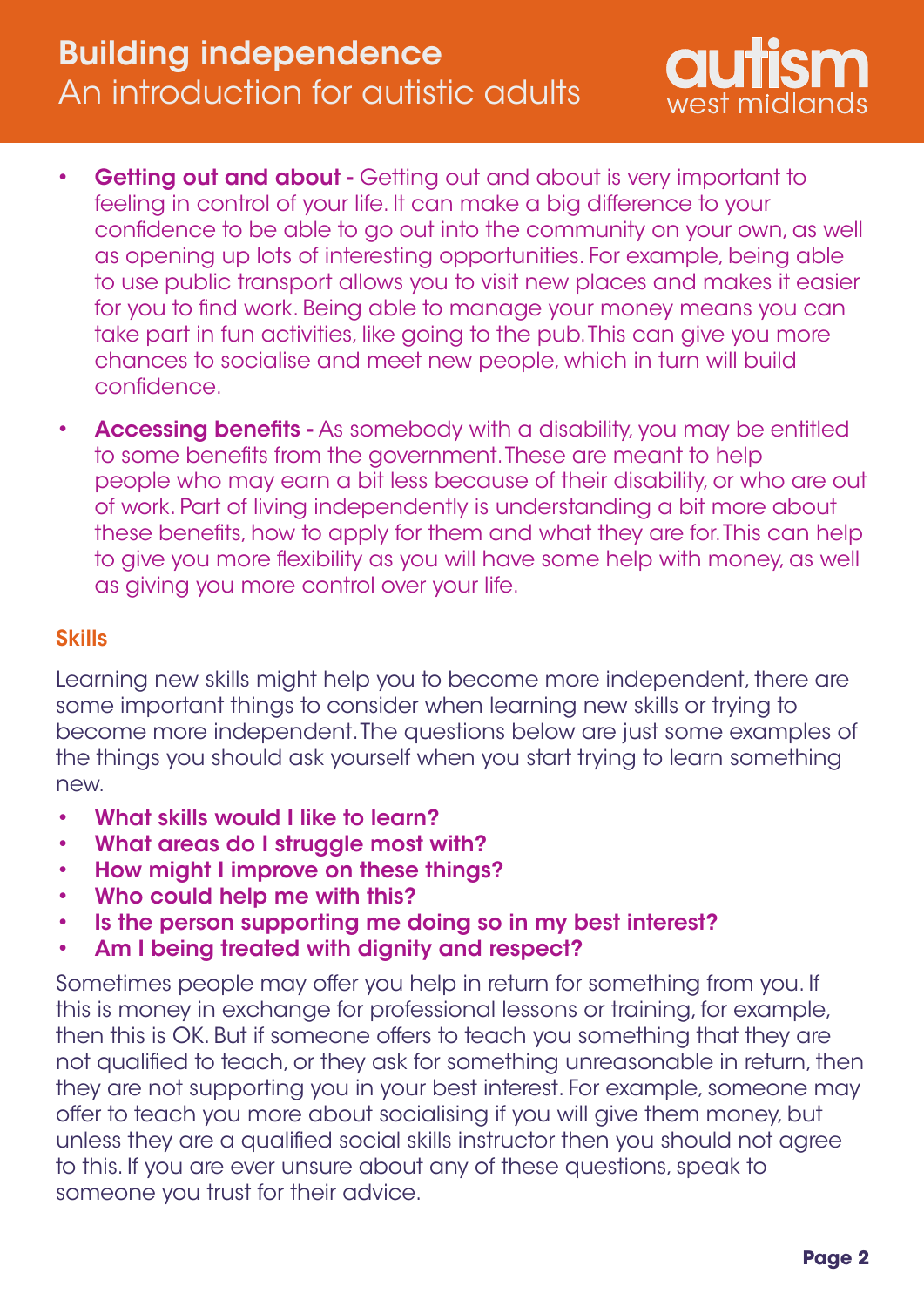

#### Skills

A very important life skill is problem solving. This is what will help you to make decisions about being more independent and about what skills you would like to learn. It will help you a lot in taking control of your life and decisions that affect you.

You should start by breaking down tasks into step-by-step sequences. Then you can complete each step one by one to complete the overall task. This will help you to stay focused on your task and experience a sense of personal achievement once the problem is solved.

# Cooking/cleaning

These are very useful skills to have, particularly if you want to live away from home. There are lots of ways to learn these skills but the most common way is to ask your family to teach you. You can also look on websites and in cookbooks for instructions on how to make different recipes.

#### Driving

To learn to drive, you need an instructor. This is sometimes a family member or family friend but you can also pay a qualified driving instructor to give you lessons. Once you have learned how to drive, you need to pass a test before you can drive on your own.

# Budgeting/money

Your family, friends or support worker may be able to help you to learn this skill. You can also find information about money online from websites like moneysavingexpert.com. These sites help you to find cheaper bills, good rates for bank accounts, money saving deals and much more. Some people set up a spreadsheet on the computer, or make a list, to show their spending and income so they can plan how much money they have to spend.